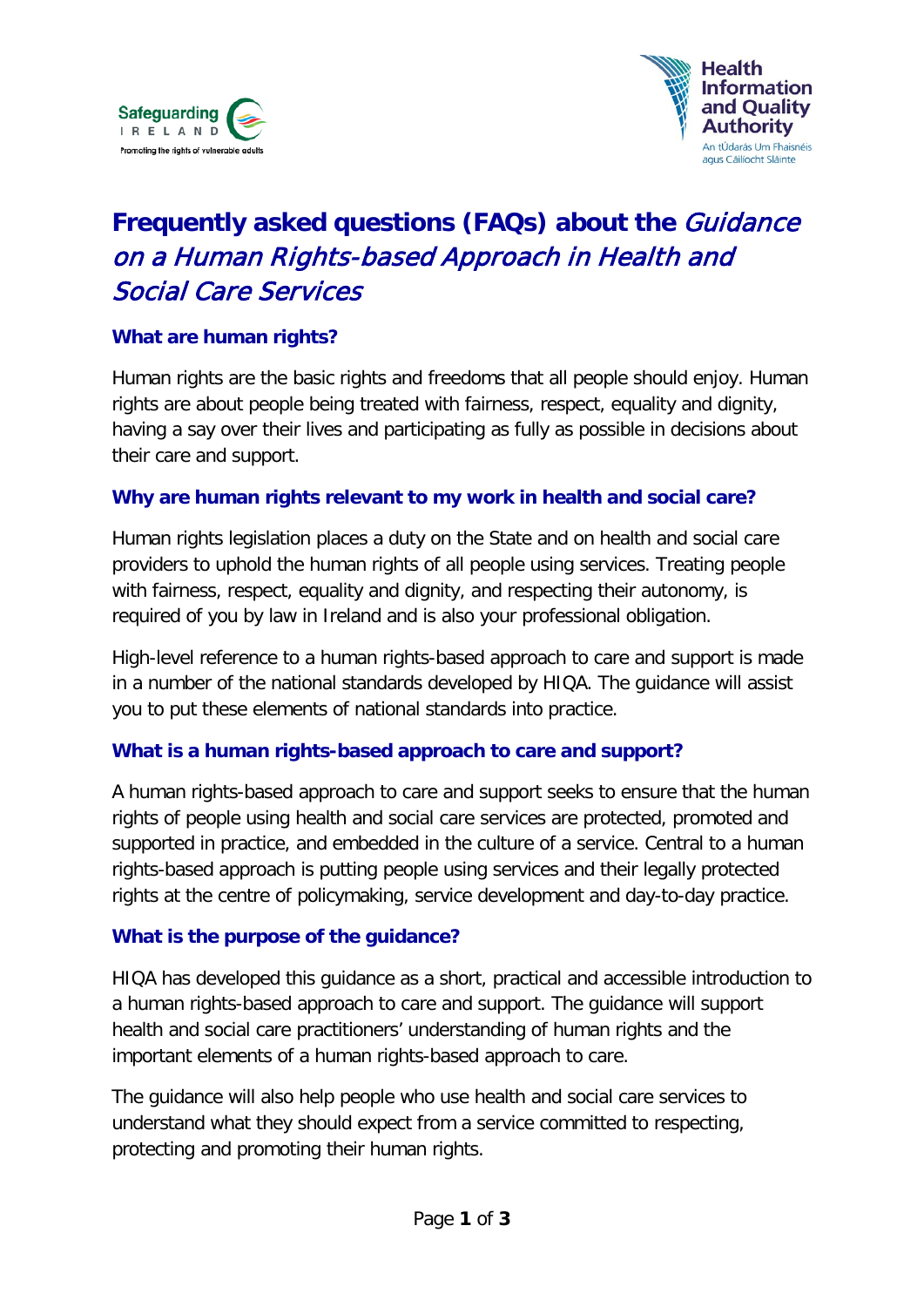



# **Who does the guidance apply to?**

The guidance is intended to assist all health and social care service organisations and the staff who work there to uphold human rights in their work with adults. A human rights-based approach is an important pillar of all health and social care, which should run in parallel with other statutory and regulatory frameworks that staff are required to follow.

#### **How will the guidance help me in my work?**

The guidance offers a framework to describe a human rights-based approach, and promotes best practice in this area. The guidance will help you to incorporate human rights principles and legislative requirements into your practice and to embed a human rights culture within your organisation. A human rights-based approach can also help you to recognise and uphold your own human rights.

#### **How was the guidance developed?**

The guidance is based on a thorough review of national and international evidence and best practice, and was developed by engaging with a diverse range of informed and interested parties. This was achieved by convening an advisory group, conducting focus groups with front-line staff and management from a range of health and social care services, people using services and advocates, and submissions made during two public consultations. Further information on HIQA's guidance development process can be found on our website, www.higa.ie.

# **How does the guidance help to deliver better health and social care outcomes for people using services?**

At its most basic, promoting and protecting people's human rights in health and social care services helps to ensure a safe environment for people who may be in a state of increased vulnerability. At a higher level, working in this way encourages the maximum positive involvement of the person in their own treatment and support, while demonstrating respect for their dignity and individual worth. Taken together, this approach reduces the risk of harm and increases the likelihood of successful treatment, care and support for each individual.